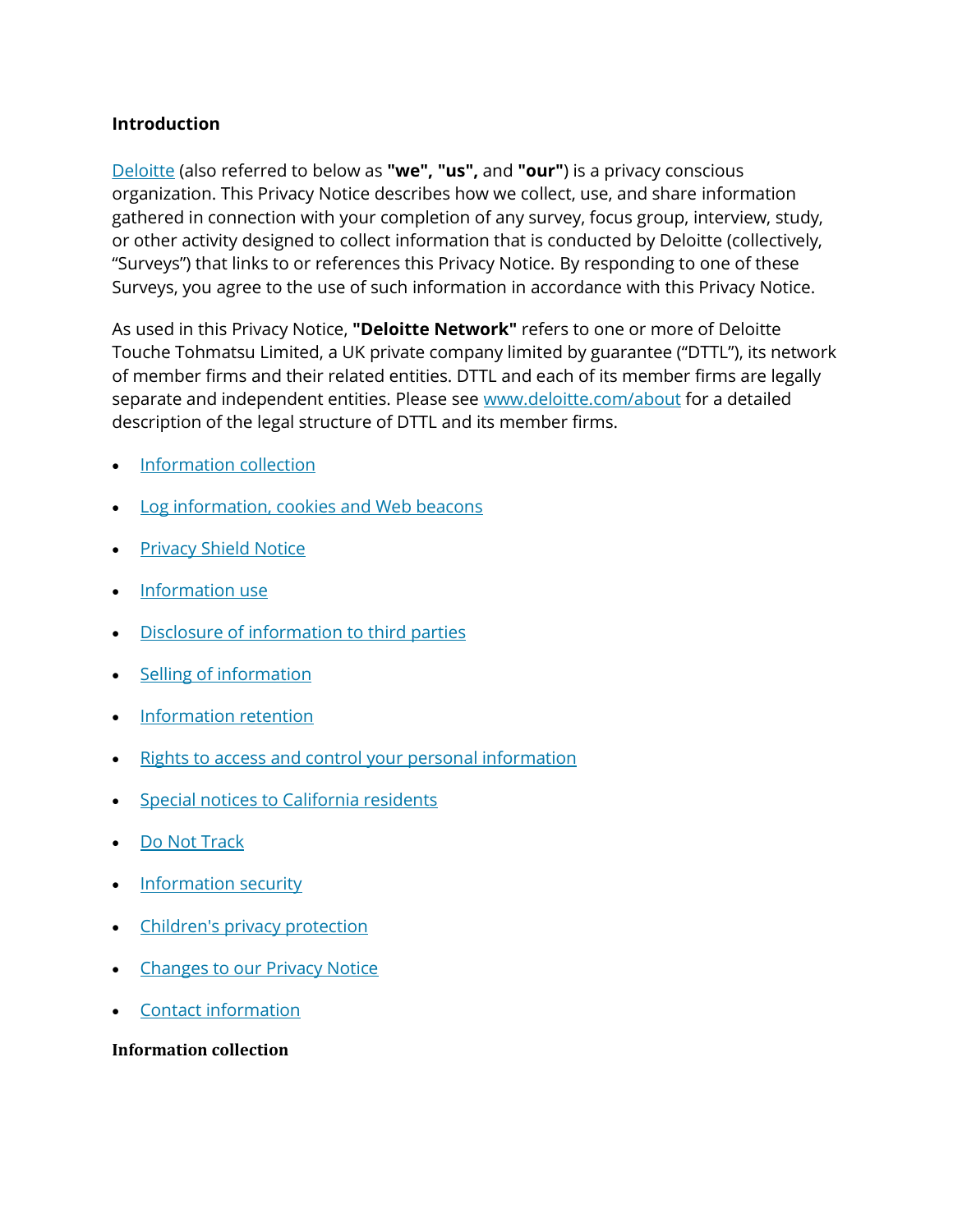We may collect personal information about you that you provide as part of completing a Survey such as:

- Name
- Home address
- Home telephone number
- Date of birth
- Any other information about you that is relevant to the survey

Personal information that is collected from you as part of a Survey may include sensitive personal information (i.e., data relating to race or ethnic origin, religious or philosophical beliefs, trade union membership, political opinions, medical or health conditions, or information specifying the sex life or sexual orientation of an individual). We will, where necessary, obtain your explicit consent to collect and use such information.

## **Log information, cookies and Web beacons**

For Surveys conducted electronically on a Deloitte website, we may collect standard Internet log information including your IP address, browser type and language, access times and referring website addresses. To ensure that the Surveys are well managed and to facilitate improved navigation, we or our service provider(s) may also use cookies (small text files stored in a user's browser) or Web beacons (electronic images that allow us to count users who have accessed particular content and to access certain cookies) to collect aggregate data. Additional information on how we use cookies and other tracking technologies and how you can control these can be found in our [Cookie Notice.](https://preview2.deloitte.com/us/en/legal/cookies.html)

### **Privacy Shield Notice**

Deloitte adheres to the EU-U.S. and Swiss-U.S. Privacy Shield Frameworks as set forth by the U.S. Department of Commerce with respect to personal information that is transferred from the European Economic Area, the United Kingdom and Switzerland to the United States within the scope of Deloitte's Privacy Shield certifications. To learn more, see our [Privacy Shield Notice.](https://preview2.deloitte.com/us/en/legal/privacy-shield.html)

### **Information use**

We use your personal information that we collect in connection with a Survey for the purposes described in the Survey, or where we have a legitimate business interest in or other legal basis for, such collection and use. The personal information you submit to us may be used to verify your identity when you access a Survey, manage our relationship with you, including any of your requests, or to customize or improve our Surveys.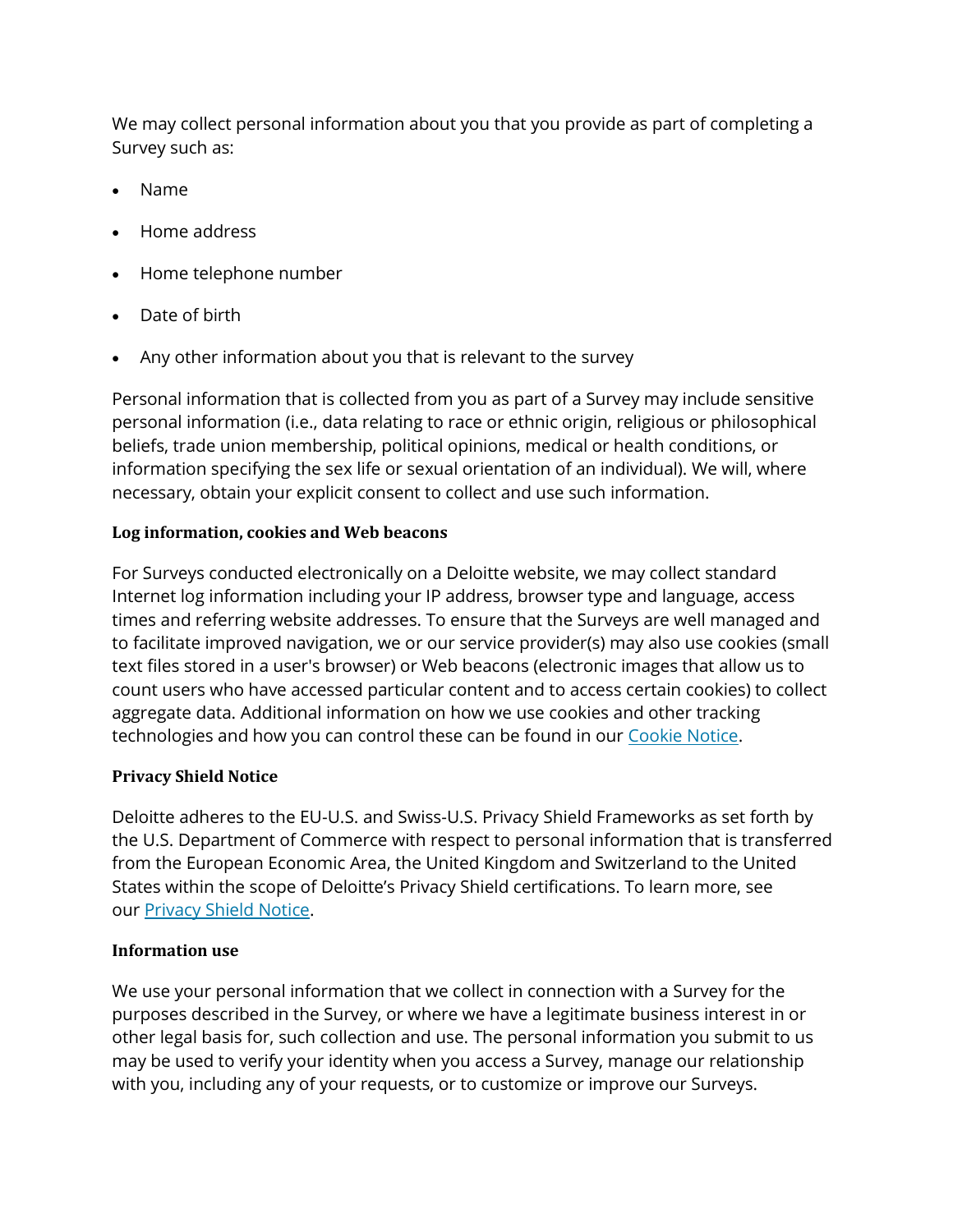We may also use your personal information for marketing purposes, or to send you promotional materials or communications regarding services provided by us or other members of the Deloitte Network that we feel may be of interest to you. We may also contact you to seek feedback on services provided by members of the Deloitte Network or for market or other research purposes. Your personal information may also be used to protect our rights or property and that of our users.

### **Disclosure of information to third parties**

We may provide your personal information to other members of the Deloitte Network in connection with the performance of the Survey, including analysis of the data collected in the Survey. Your personal information may also be disclosed to members of the Deloitte Network and other third parties in order to respond to your requests or inquiries; as part of a corporate transaction (such as a sale, divestiture, reorganization, merger or acquisition); or where those parties handle information on our behalf.

Personal information may also be disclosed to law enforcement, regulatory or other government agencies, or to other third parties, in each case to comply with legal, regulatory, or national security obligations or requests.

We will provide notice and obtain your consent before sharing personal information about you with an unaffiliated third party that is not performing services for the Deloitte Network, except if such sharing is otherwise permitted by this Privacy Notice or the Survey.

Information about you that we have aggregated with information about other individuals or have otherwise made anonymous such that your identity cannot be determined may be shared by the Deloitte Network with third parties without restriction except to the extent otherwise set forth in the Survey.

All of these disclosures may involve the transfer of personal information to countries or regions without data protection rules similar to those in effect in your area of residence.

By responding to a Survey, you are consenting to the disclosures described above.

Any personal information that we have referenced above under "Information collection" may be disclosed to the third parties identified in this section for the purposes set forth herein.

#### **Selling of information**

We do not sell personal information about you that is collected in connection with a Survey.

### **Information retention**

We retain personal information as necessary for the duration of the purpose outlined in this Privacy Notice. Notwithstanding the duration of the purpose, we may retain your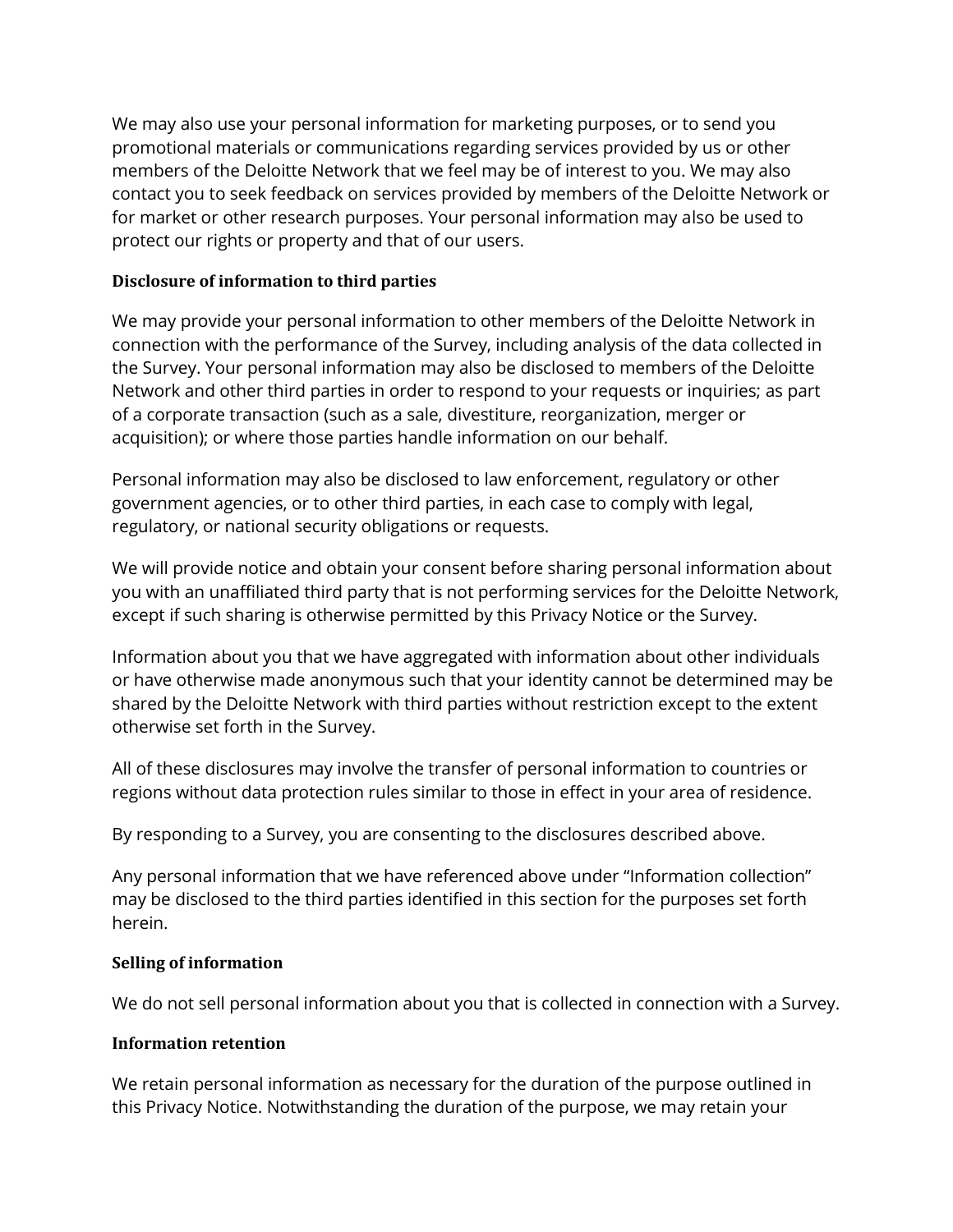information if necessary to comply with our legal or professional obligations, enforce our agreements, or resolve disputes.

## **Right to access and control your personal information**

You have choices about how your personal information is collected, used and shared.

Depending on the jurisdiction in which you are located, you may have the right to request that we modify, delete, or stop processing your personal information, and you may also have the right to request that we provide the following information regarding the personal information we hold about you:

- The categories and/or specific pieces of personal information we collected
- The categories of sources from which personal information is collected
- The business or commercial purpose for collecting personal information
- The categories of third parties with whom we shared personal information

To exercise any of your rights under applicable law described above regarding your personal information, please complete our **[Personal Information Request Form](https://datasubject.deloitte.com/)** or call us at this number **+1 844 919 0711**. When contacting us, please provide your name and email address. Once we receive your request, we may ask you to provide additional information to enable us to respond.

Applicable laws may also give you the right to lodge a complaint with a local supervisory authority related to this Privacy Notice.

We will not discriminate against you for exercising any of your rights with respect to your personal information.

### **Special notices to California residents**

If you are a California resident, you are entitled to request information concerning any personal information you provide to us as part of an established business relationship for personal, family, or household purposes that we disclose to nonaffiliated third parties for their direct marketing purposes. We do not share such personal information with nonaffiliated third parties for such purposes.

# **Do Not Track**

"Do Not Track" is a preference you can set in your Web browser to let the websites you visit know that you do not want them collecting information about you. For Surveys conducted electronically on a Deloitte website, such Surveys do not currently respond to a "Do Not Track" or similar signal. We do not engage in the collection of personal information about